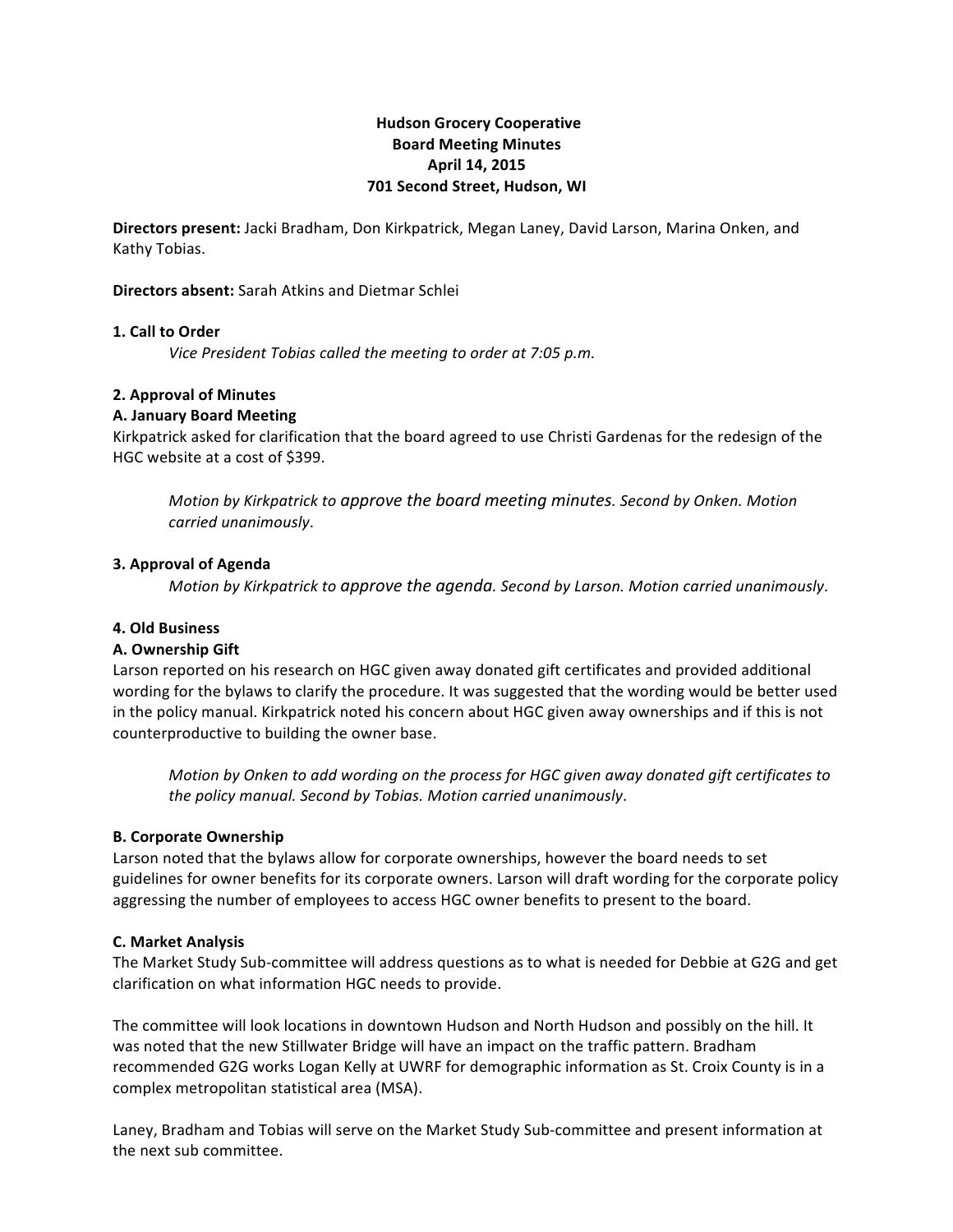### **5. New Business**

## **A. Grasshopper Phone System**

The Grasshopper system allows users multiple phone numbers and cost \$30/month. More info is available at grasshopper.com. Table the phone system until there is a higher volume of calls.

### **6.!Board!Reports**

**A. President's Report - None.** 

**B. Vice President - None.** 

### **C.!Treasurer**

Atkins submitted the treasurer's report by email and noted that HGC's Tax Returns were submitted on March 16 and have been posted on the Google Drive.

**D. Secretary - None.** 

### **E. Other Director's Report**

Kirkpatrick noted that the Kiwanis Club presentation went well and at least one owner joined the Co-op. The presentation could use some additional tweaking and improving.

### **7. Committee!Reports**

**A. Fundraising & Finance - None.** 

### **B.!Ownership &!Volunteer**

15 new HGC ownership applications were presented to the Board.

- 270 Michele McFlmeel and Ron Pierce
- 271 David and Lori Grambow
- 272 Hans Friese, Ciranda
- 273 Beth and Eric Nuutinen
- 274 Diane and Dale Magnusson
- 275 Kathy Gard and April Durow
- 276 Matthew Carlson and Melissa Clymer
- 277 Gena and Steven Setzer
- 278 Lisa and Nick Meurett
- 279 Kristin and Joshua Cooan
- 280 Jill and Tim Kusilek
- 281 Kristina and Matthew Maki
- 282 Chad and Anne Moe
- 283 Mike and Kayla Demopoulos
- 284 Shane Walker and Jameane Gillis

*Motion by Larson to approve fifteen new HGC ownership applications. Second by Tobias. Motion carried%unanimously*.

Volunteers are needed for the May 5 Owner Drive Happy Hour and budget needs to be set. Onken noted she is available to work at the even.

*Motion by Onken to approve a budget of \$150 for the May 5 Owner Drive event. Second by Tobias.%Motion%carried%unanimously*.